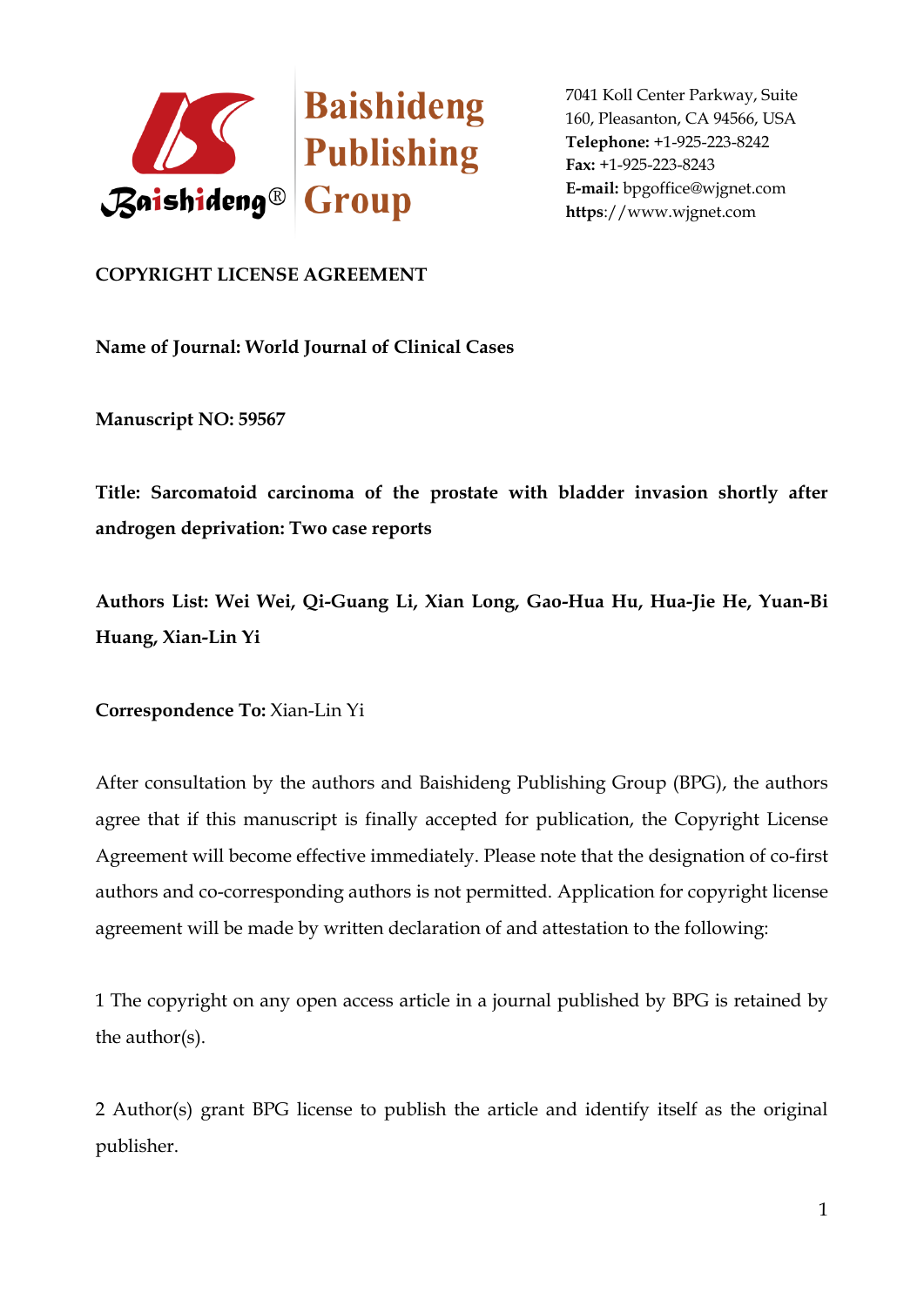

3 Author(s) grant any third party the right to use the article freely as long as its integrity is maintained and its original authors, citation details and publisher are identified. 4 Author(s) certify that the manuscript is not simultaneously being considered by other journals or is already published elsewhere.

5 Author(s) certify that the manuscript has no redundancy, plagiarism, data fabrication, or falsification.

6 Author(s) certify that there is no conflict of interest related to the manuscript.

7 Author(s) certify that all experiments involving animals and human subjects were designed and performed in compliance with the relevant laws regarding humane care and use of subjects.

8 Author(s) certify that the manuscript's content is original, with all information from other sources appropriately referenced, and that specific permission has been granted in writing by any existing copyright holders prior to publication and is clearly cited and available.

9 Author(s) grant exclusive copyright ownership to BPG for all formats of the manuscript, including print and electronic formats, English and non-English language formats, and subsequent editions such as Erratum, in addition to all rights for (1) granting permission to republish or reprint the materials in whole or in part, with or without a fee, (2) printing copies for free distribution or for sale, and (3) republishing the materials in a compendium or in any other format.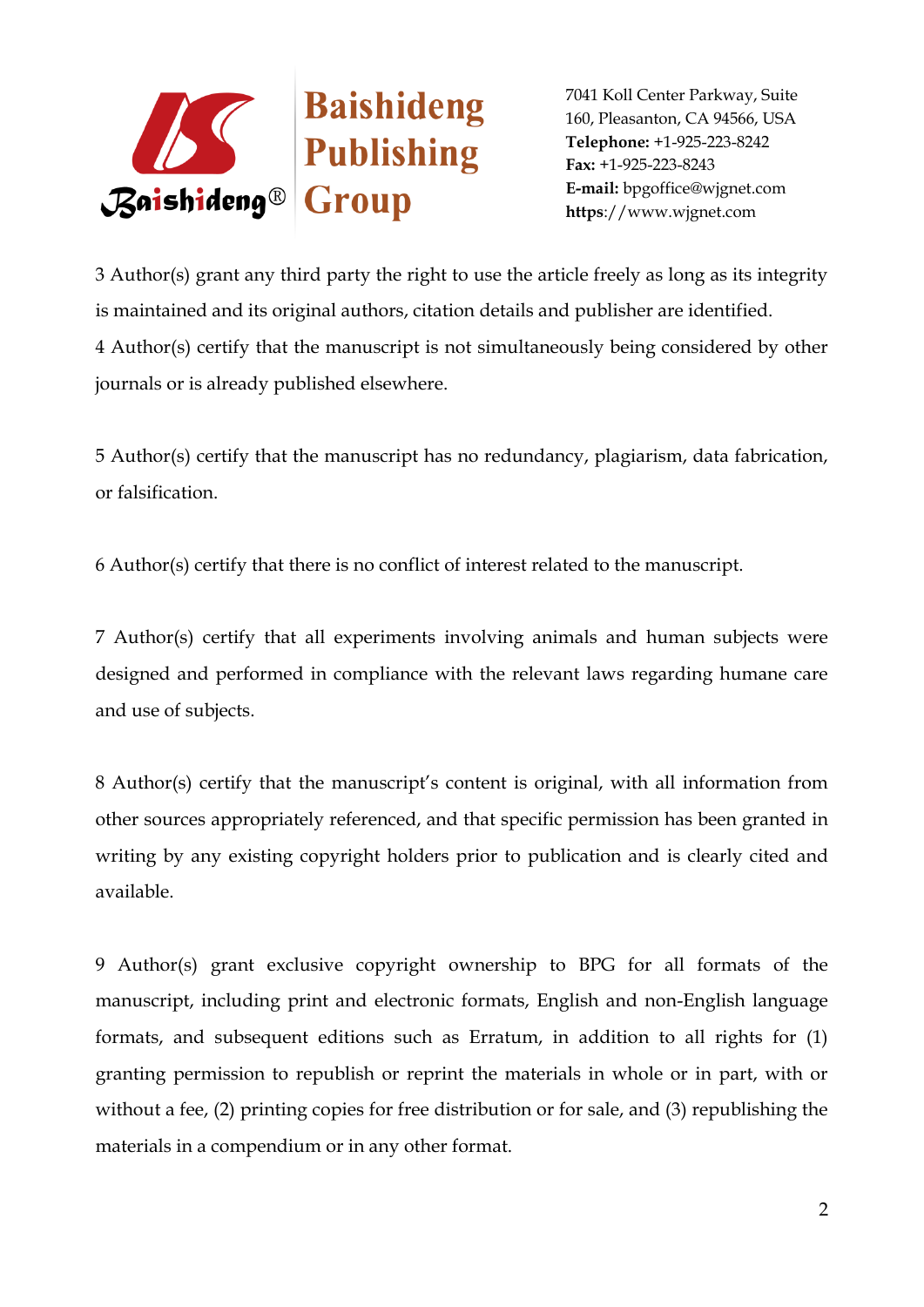

10 Author(s) acknowledge that all articles published by BPG are selected by an in-house editor and fully peer-reviewed by external reviewers, in addition to BPG's application of the Creative Commons Attribution Non Commercial (CC BY-NC 4.0) license, which permits others to distribute, remix, adapt, build upon this work non-commercially, and license their derivative works on different terms, provided the original work is properly cited and the use is non-commercial. See: http://creativecommons.org/licenses/by-nc/4.0/

11 Author(s) grant permission to BPG to publish manuscript-related documents (*e.g.* peer review report, answers to reviewers, CrossCheck report, signed copyright license agreement, *etc*.) at the same time that the manuscript is published online.

12 Author(s) certify that the manuscript contains no errors in grammar, syntax, spelling, punctuation, or logic.

13 Author(s) certify that all figures and tables have been correctly placed and clearly identified, and meet the journal's standards of high-resolution quality.

14 Author(s) certify that the references are numbered according to their order of appearance in the main text of the manuscript.

This declaration must be signed by all authors, individually and in his/her own handwriting, following the order of the authors' names appearing on the title page of the manuscript.